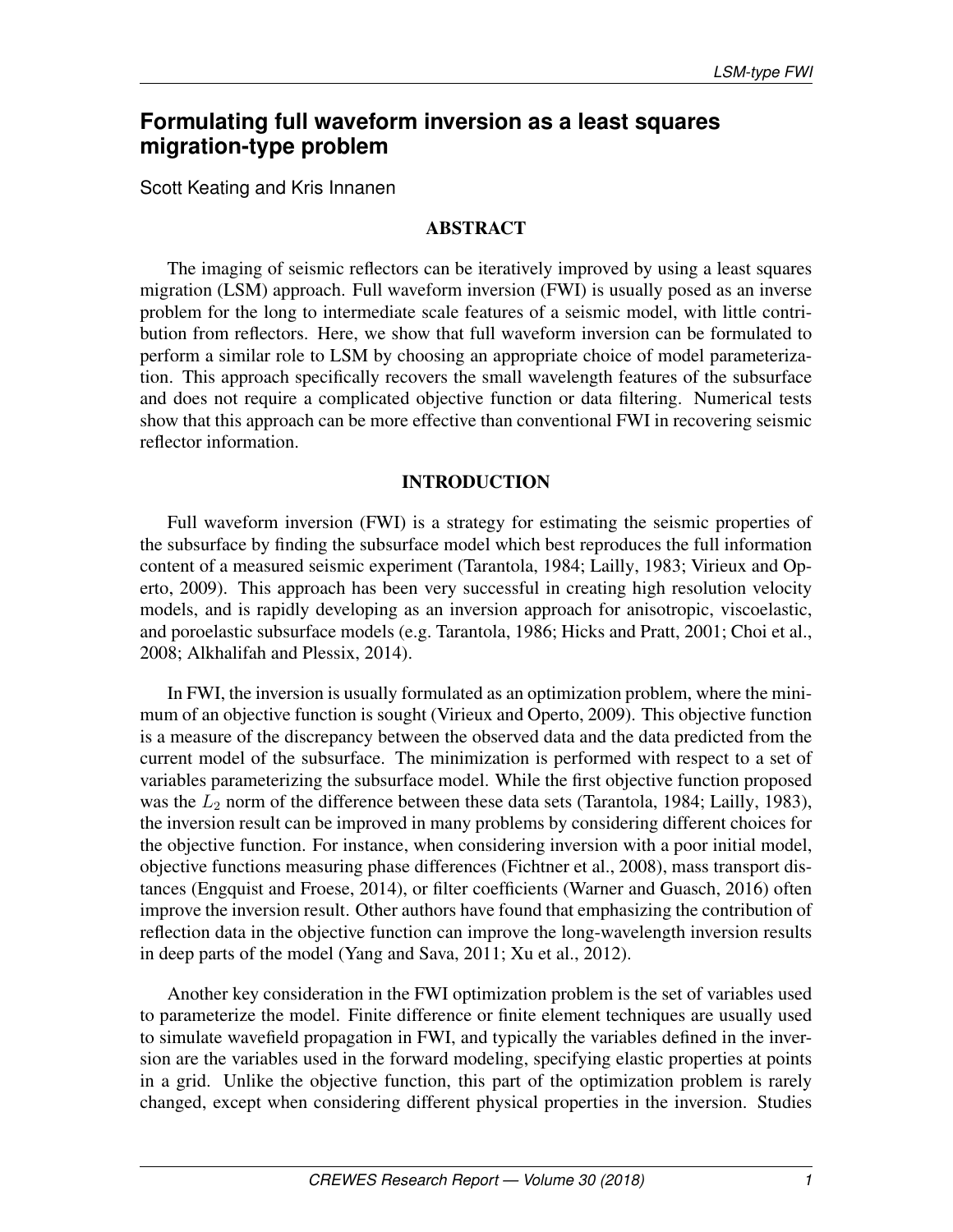which have experimented with different parameterizations have often been motivated by efficiency concerns [\(Bunks et al., 1995;](#page-12-6) [Debens et al., 2015;](#page-12-7) [Datta and Sen, 2016;](#page-12-8) [Keat](#page-12-9)[ing and Innanen, 2017\)](#page-12-9). However, parameterization choice may also have the capacity to change the behaviour of the optimization problem, and this is the key concept explored in this report. In particular, we investigate the possibility of using an FWI approach to recover an accurate reflectivity model.

Seismic migration is a procedure for estimating a seismic reflectivity model of the subsurface [\(Claerbout, 1971\)](#page-12-10). Reflectivity is not an inherent property of materials, but instead depends on property contrasts and wave characteristics, such as frequency and angle of incidence. Migration typically involves the assumption that reflections are caused by abrupt spatial changes in the subsurface properties that occur on much smaller scales than all seismic wavelengths, while the velocity model used to simulate wave propagation varies on much longer scales than seismic wavelengths, and thus doesn't introduce reflections. This assumption allows for a frequency-independent reflectivity. An angle-independent reflectivity is also usually assumed. While migration is highly effective, it often struggles to recover an accurate model in regions poorly illuminated by the seismic experiment.

To help mitigate this problem, least-squares migration (LSM) has been proposed [\(Nemet](#page-12-11)h [et al., 1999\)](#page-12-11). In LSM, migration is reformulated as an inversion problem in which reflectivity is recovered. The problem becomes an attempt to find the reflectivity model which best reproduces the data. Often, this reflectivity is assumed to be angle and frequency independent. This limits the effectiveness of LSM, as the measured data can often have significant angle and frequency dependence in reflectivity. In this report, we investigate the treatment of least-squares migration as an FWI problem with a specific choice of model parameterization. This may allow us to avoid some of the assumptions in LSM and so improve the inversion results.

### **THEORY**

# Appropriate parameterization for a LSM-type problem

The goal of the FWI procedure is to find an accurate approximation of chosen elastic properties of the subsurface. The best subsurface model is assumed to be that which most accurately reproduces the measured data in numerical modeling of the corresponding seismic experiment. At its core, the FWI approach is an optimization problem. Finding the best model is equivalent to finding the minimum of an objective function quantifying the data mismatch with respect to a set of variables describing the subsurface. This set of variables will be referred to as the inversion model. Under the constant density acoustic approximation, a simple choice for the inversion model is the set of variables  $a_{i,j}$ , where for any point  $(x_n, z_m)$  defined in the subsurface

$$
\frac{1}{v(x_n, z_m)^2} = a_{n,m},\tag{1}
$$

and v represents P-wave velocity. In effect, each variable  $a$  is a coefficient for a corresponding basis function, where the basis consists of delta functions, as in figure [1.](#page-2-0) The squared slowness parameterization is often chosen for its simplicity and good convergence properties [\(Anagaw, 2014\)](#page-12-12).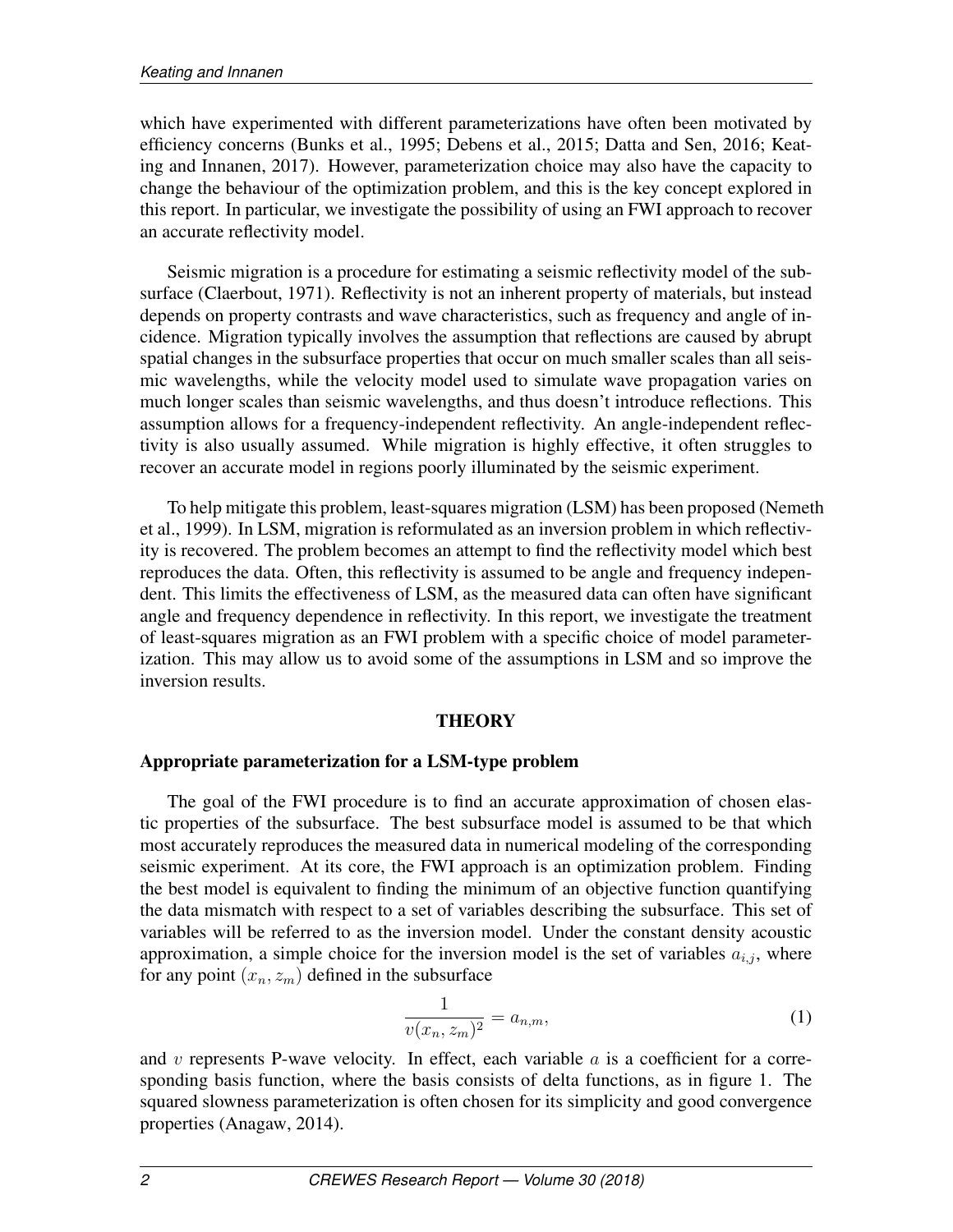

<span id="page-2-0"></span>FIG. 1. Example basis function for the conventional FWI approach.

In this report we define the inversion model  $m$  such that it relates to  $a$  by the equation

<span id="page-2-1"></span>
$$
a = Pm,\tag{2}
$$

where  $P$  is a matrix defining a set of basis functions, and the vector  $a$  contains the elements  $a_{i,j}$  for each subsurface location considered. In the conventional FWI approach, P is an identity matrix, and  $m = a$ . In this case the basis vectors in the columns of P,  $p_n$ , are deltalike functions (Figure [1\)](#page-2-0) with strong capacity to change both transmissive and reflective wave behaviour. By altering the matrix  $P$ , we will try to formulate a LSM-type problem of reflectivity recovery, where long wavelength model features are neglected in the inversion.

Ideally, a LSM-type FWI will alter the data only by changing reflectors in the model, and not by affecting the traveltimes of seismic waves. The effect of altering a model variable on the wavefield can be investigated by studying the radiation pattern of the variable, the derivative of a modeled wavefield with respect to the variable. If a variable generates a radiation pattern with negligible amplitudes at scattering angles corresponding to transmission, it has little impact on transmitted waves. Numerical radiation patterns can be calculated by taking the difference between modeled wavefields in a reference and perturbed medium. The radiation pattern associated with a velocity perturbation like the basis function in figure [1](#page-2-0) is shown in figure [2.](#page-3-0) The source location is indicated by a red star, and the result is shown with a frequency domain wavefield at 15Hz with constant-density acoustic finite difference wave propagation. For this type of model perturbation, the scattered wavefield is equal amplitude in all directions. This means that changing variables like these affects both waves transmitting through and reflecting from this part of the model. These variables are consequently ill-suited for recovering reflectivity if transmission related errors also exist in the data residuals.

Seismic reflectivity is caused by abrupt changes in the seismic properties of the subsurface. Traveltimes are instead determined by a sum of wave slownesses along a path from source to receiver. This suggests that primarily reflective variables will have sharp spatial changes, but no low frequency component. An appropriate basis function for introducing reflections with minimal impact on transmission, and its corresponding radiation pattern are shown in figures [3](#page-4-0) and [4.](#page-5-0) This variable is a Laplacian operator instead of a delta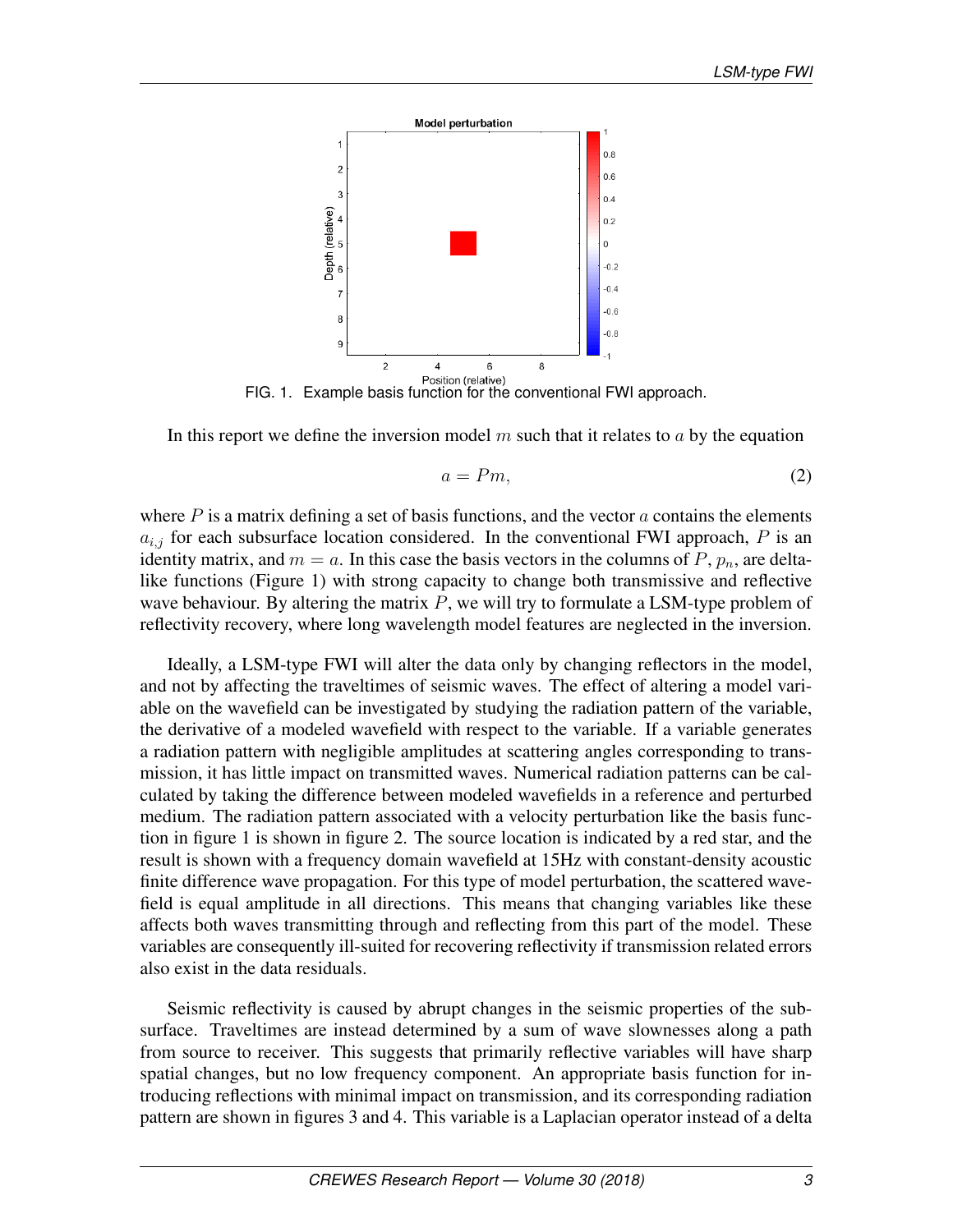

<span id="page-3-0"></span>FIG. 2. Real part (top) and amplitude (bottom) of the frequency domain numerical radiation pattern of the variable in figure [1.](#page-2-0) The red star marks the source location used.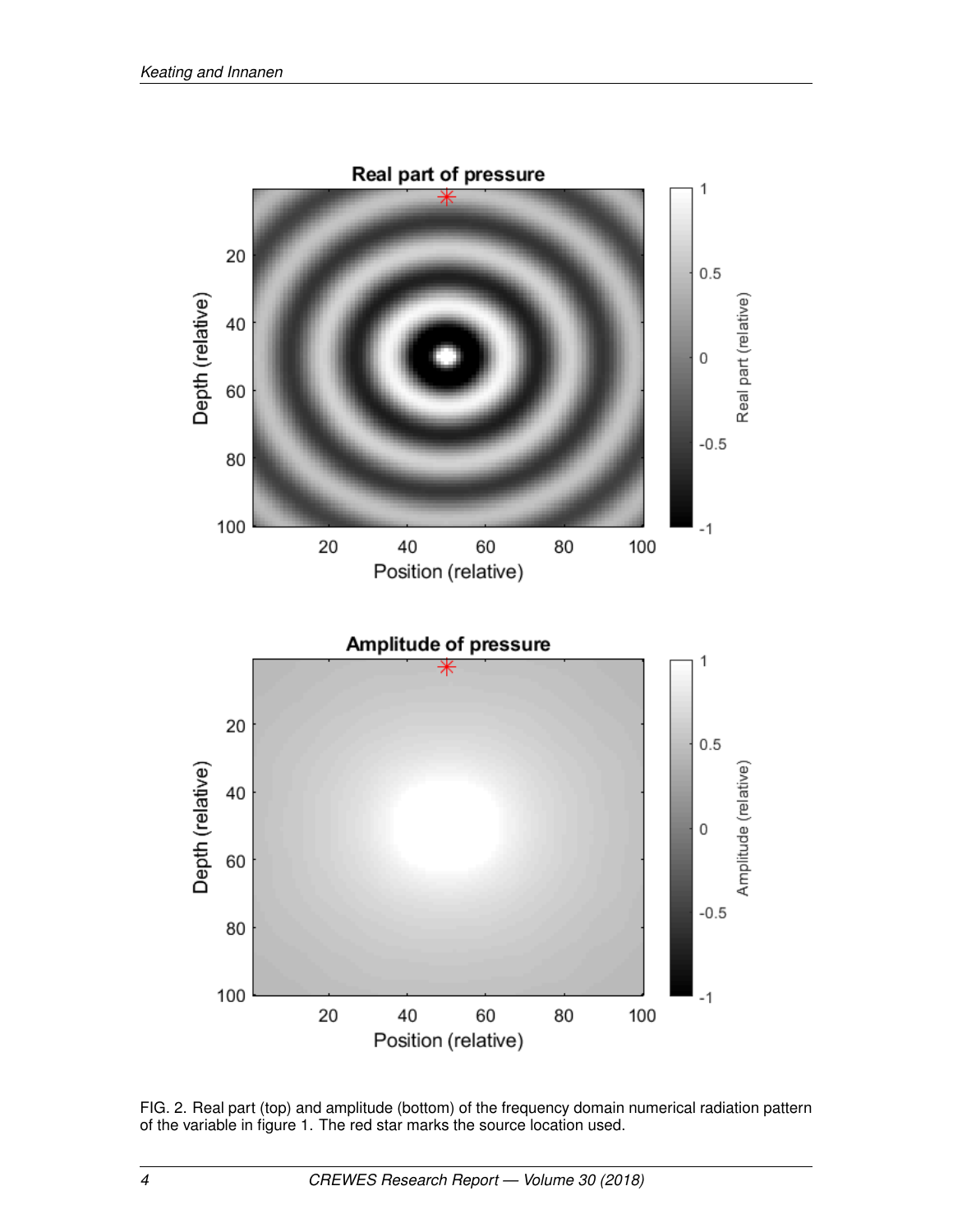

<span id="page-4-0"></span>Position (relative)<br>FIG. 3. Example basis function for the LSM-type FWI approach.

spike, it has sharp changes in velocity, but no zero frequency component. The amplitude of the wave back-scattered toward the source in figure [4](#page-5-0) is still large, but there is almost no contribution to the radiation pattern from the forward-scattered wave. Perturbations in variables like this one primarily act to introduce reflections and have limited impact on travel times. This type of variable may be well suited for a LSM-type optimization. For the LSM-type FWI approach used here, P is defined such that each column  $p_n$  is a spatially shifted version of the basis shown in figure [3.](#page-4-0)

### Gradient calculation

In the FWI problem it is usually necessary to take the gradient of the objective function with respect to the model m. The gradient with respect to m can be determined from the conventional FWI gradient with respect to  $\alpha$  by using the relation

$$
\frac{d\phi}{dm} = \frac{d\phi}{da}\frac{da}{dm},\tag{3}
$$

where  $\phi$  is the objective function. Using the relation between m and a defined in equation [2,](#page-2-1) this simplifies to

<span id="page-4-1"></span>
$$
\frac{d\phi}{dm} = g = P^T g_a,\tag{4}
$$

where  $g_a$  is the gradient of the objective function with respect to the variables  $a, \frac{d\phi}{da}$ . Com-bining equations [2](#page-2-1) and [4,](#page-4-1) the model changes in the model space of  $a$  described by the gradient g are  $PP<sup>T</sup>g<sub>a</sub>$ . As each column of P is only different from the others by a spatial shift, the matrix  $PP<sup>T</sup>$  describes a convolution process. In effect, g can be obtained by applying a filter to  $g_a$ . If the chosen variables behave as intended, this filter will remove long wavelength contributions and preserve short wavelength, reflectivity type characteristics. An appropriate choice of variable can guarantee that the gradient does not include long wavelength features that are undesirable in a LSM-type problem. This also means that one iteration of this procedure is simply one iteration of steepest-descent FWI followed by a high-pass filtering, a process highly similar to reverse time migration.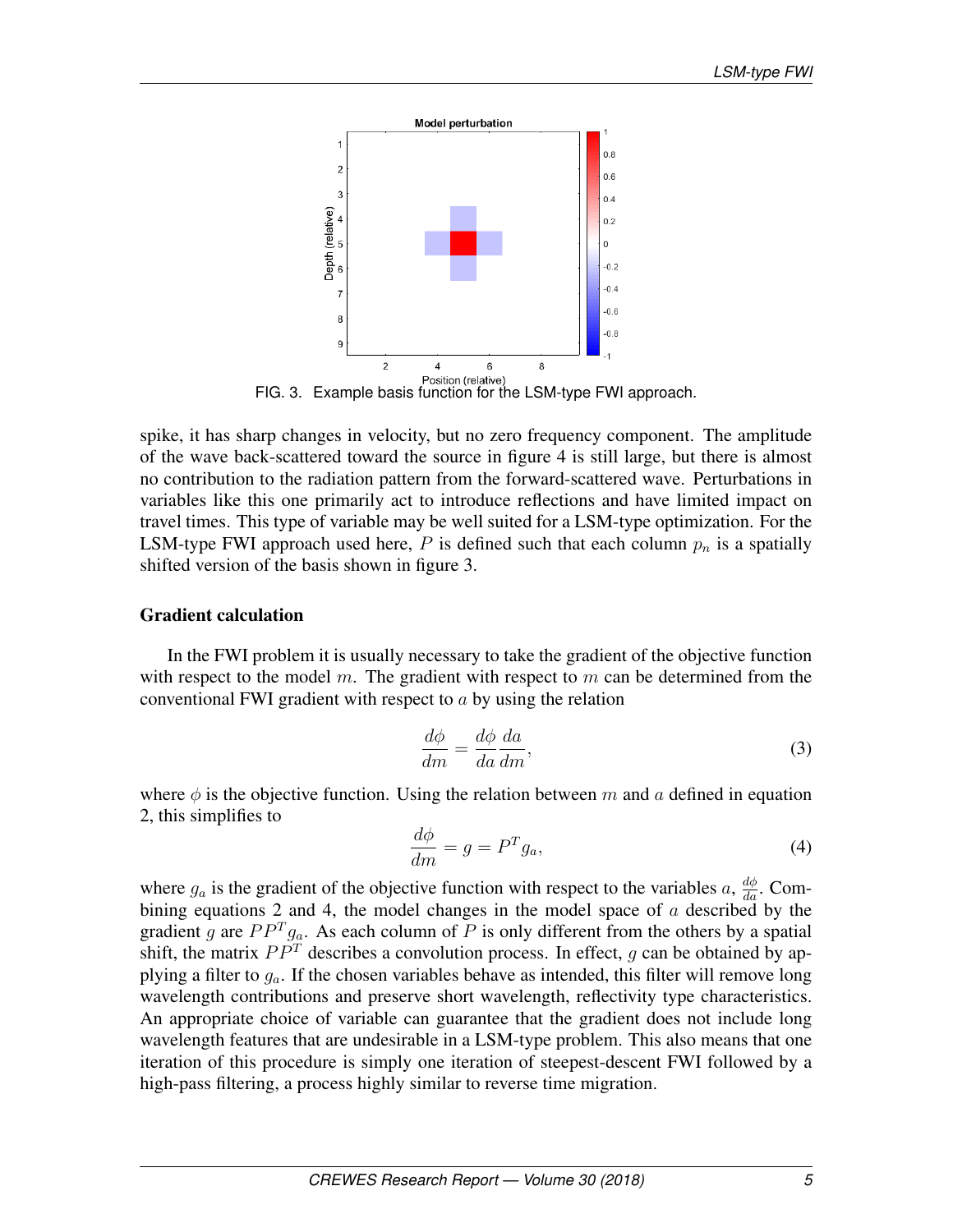

<span id="page-5-0"></span>FIG. 4. Real part (top) and amplitude (bottom) of the frequency domain numerical radiation pattern of the variable in figure [3.](#page-4-0) The red star marks the source location used.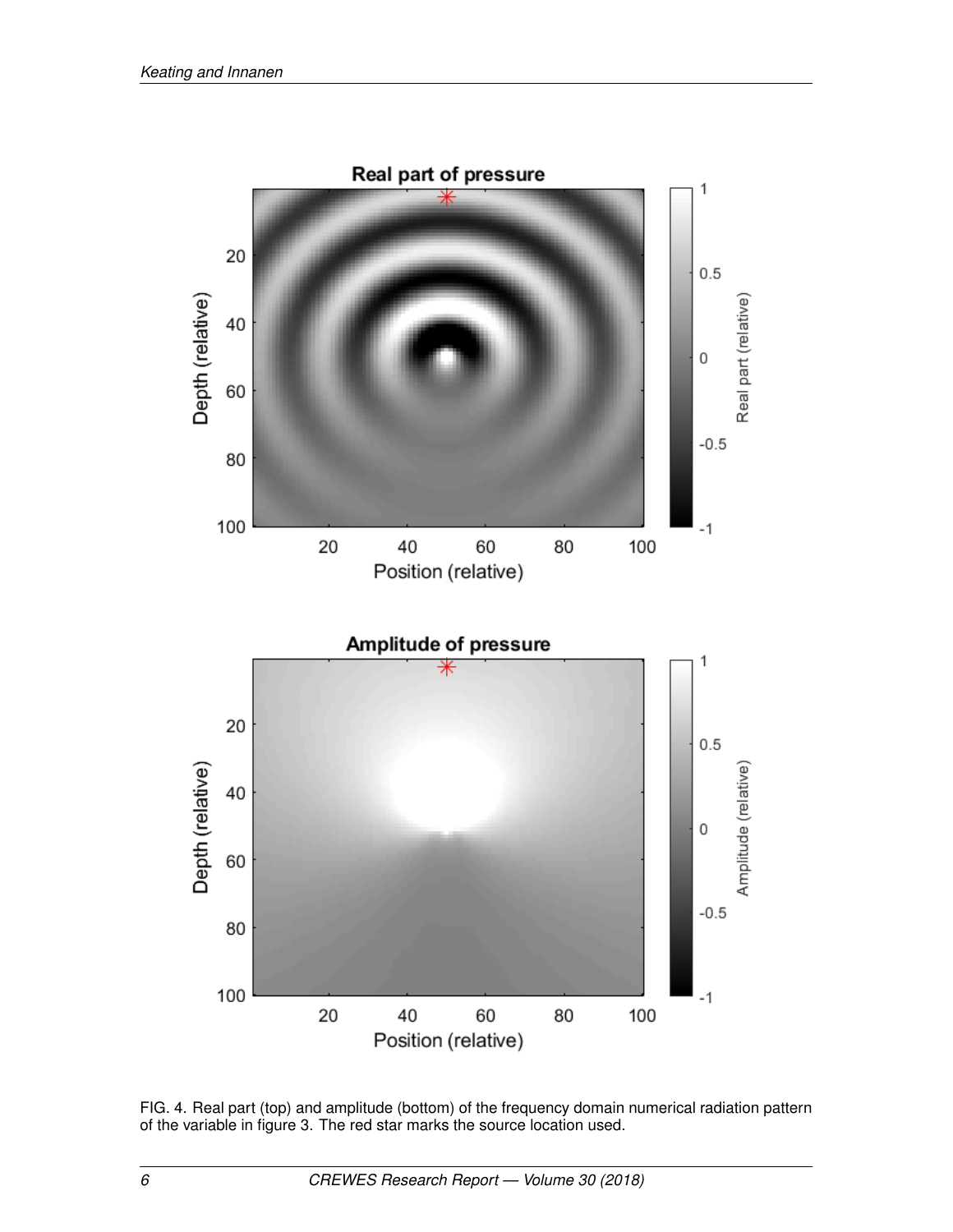#### Regularization

While the gradient can be made safe from any long wavelength contributions, many optimization strategies make use of second derivative information to determine the update direction in an FWI procedure. These strategies may not be similarly immune. It is possible that basis functions which produce a good gradient may still result in a long-wavelength update when considering second-derivative information. Additionally, it may be possible that a combination of short wavelength steepest descent updates combine to create a long wavelength change in the model. Behaviour of this kind will be problematic in a LSMtype problem, and should be prevented. This could be achieved by choosing a set of basis functions that cannot be combined to create a low frequency change. Such an approach might restrict the inversion too severely, however. An alternate approach would be to penalize or constrain the recovered models in such a way that long wavelength changes are not produced. This is the approach explored here.

A regularization term penalizing long wavelength changes is given by

$$
\phi_R = \frac{1}{2} ||m_{smooth}||_2^2,\tag{5}
$$

where  $m_{smooth}$  is calculated by applying a spatial smoothing to m. By introducing this term into the objctive function, reflectivity trends on scales larger than the smoothing can be penalized in the inversion. This should help to prevent longth wavelength changes from being introduced by the LSM-type FWI optimization procedure.

#### Objective function

While the radiation pattern of the LSM-type variable (figure [4\)](#page-5-0) has limited energy in the forward scattering part, it is not zero in this region. This means that changes in the LSMtype model variables have some capacity to change transmission behaviour. Transmission behaviour is important for relatively high energy events in measured data, such as the direct wave and diving waves. The large amplitudes of these events causes them to be heavily weighted in an objective function based on the  $L_2$  measure of data misfit. Artifacts may then be introduced in an LSM-type approach corresponding to these events despite the relatively small capacity of the variables considered to influence them. In order to avoid such artifacts, an  $L_1$  objective function [\(Brossier et al., 2009\)](#page-12-13) is used here, given by

$$
\phi = \phi_R + \sum_{n=1}^{N} \sqrt{(D_n - (Ru)_n)(D_n - (Ru)_n)^*},
$$
\n(6)

where  $D$  is the measured data,  $u$  is the frequency domain forward-modeled wavefield, and  $R$  is a matrix which applies the receiver sampling. This objective puts less emphasis on large amplitudes than the  $L_2$  norm, helping to prevent artifacts caused by non-reflection events.

#### NUMERICAL EXAMPLES

To investigate the approach discussed above, a series of numerical tests were performed. A surface acquisition was simulated, with 99 sources and 49 receivers evenly spaced along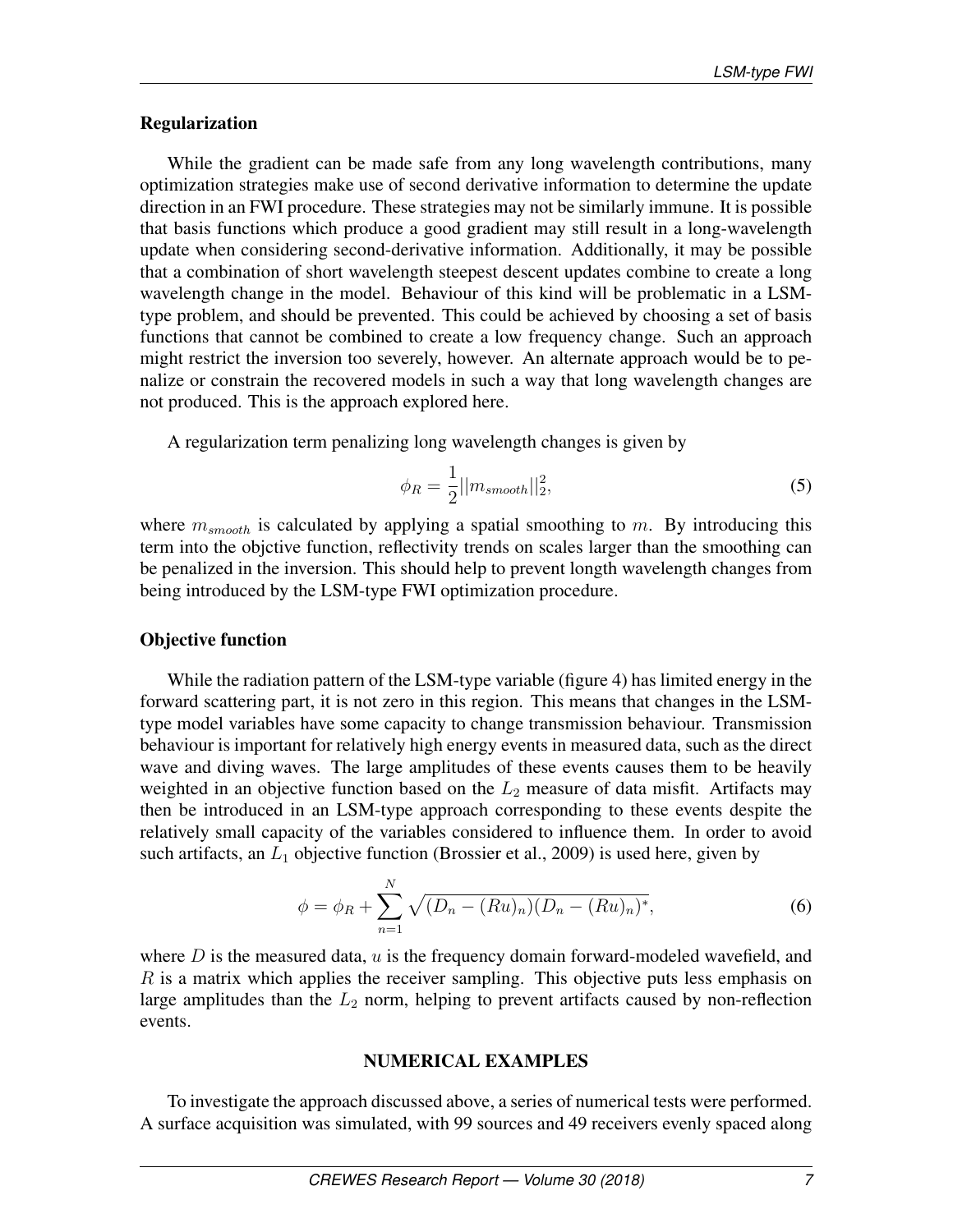

<span id="page-7-0"></span>the top of the model. Wavefield modeling was done in the frequency domain, with 20 frequencies between 5 Hz and 20 Hz used. No noise was added to the synthetic data. Finite difference modeling was used to generate the data and to perform the inversion. A grid spacing of ten meters was used for the modeling. The optimization used in the inversions considered all frequencies simultaneously. To minimize the objective function the BFGS optimization approach was used [\(Nocedal and Wright, 1999\)](#page-12-14).

In the first test a toy model was imaged, with a known, constant background velocity. The model used is shown in figure [5.](#page-7-0) The result after a single iteration of LSM-type FWI is shown in figure [6,](#page-8-0) and that after five iterations is shown in figure [7.](#page-8-1) These results match our expectations; the single iteration result, which should be similar to an RTM image, correctly identifies the strongest reflectors in the model, but fails to image well in areas of poor illumination, such as near the edges of the model. The reflectivity model is also ringy due to the imperfect acquisition geometry. After five iterations (figure [7\)](#page-8-1), the recovered model is substantially less ringy, and the edges of the model are much better imaged. This result is encouraging, but is little different from what a conventional FWI approach might produce (figure [8\)](#page-9-0). A more significant test of the approach would be a scenario in which FWI does not do a good job of recovering an accurate reflectivity model.

If the initial velocity model is incorrect on long wavelength scales, FWI will generally act to improve it. This behaviour is desirable when trying to obtain an improved velocity model, but may be prioritized over the accurate recovery of reflectors. In this environment LSM-type FWI may be able to achieve better imaging than conventional FWI. To investigate this possibility, we consider numerical simulations on the model shown in figure [9.](#page-10-0)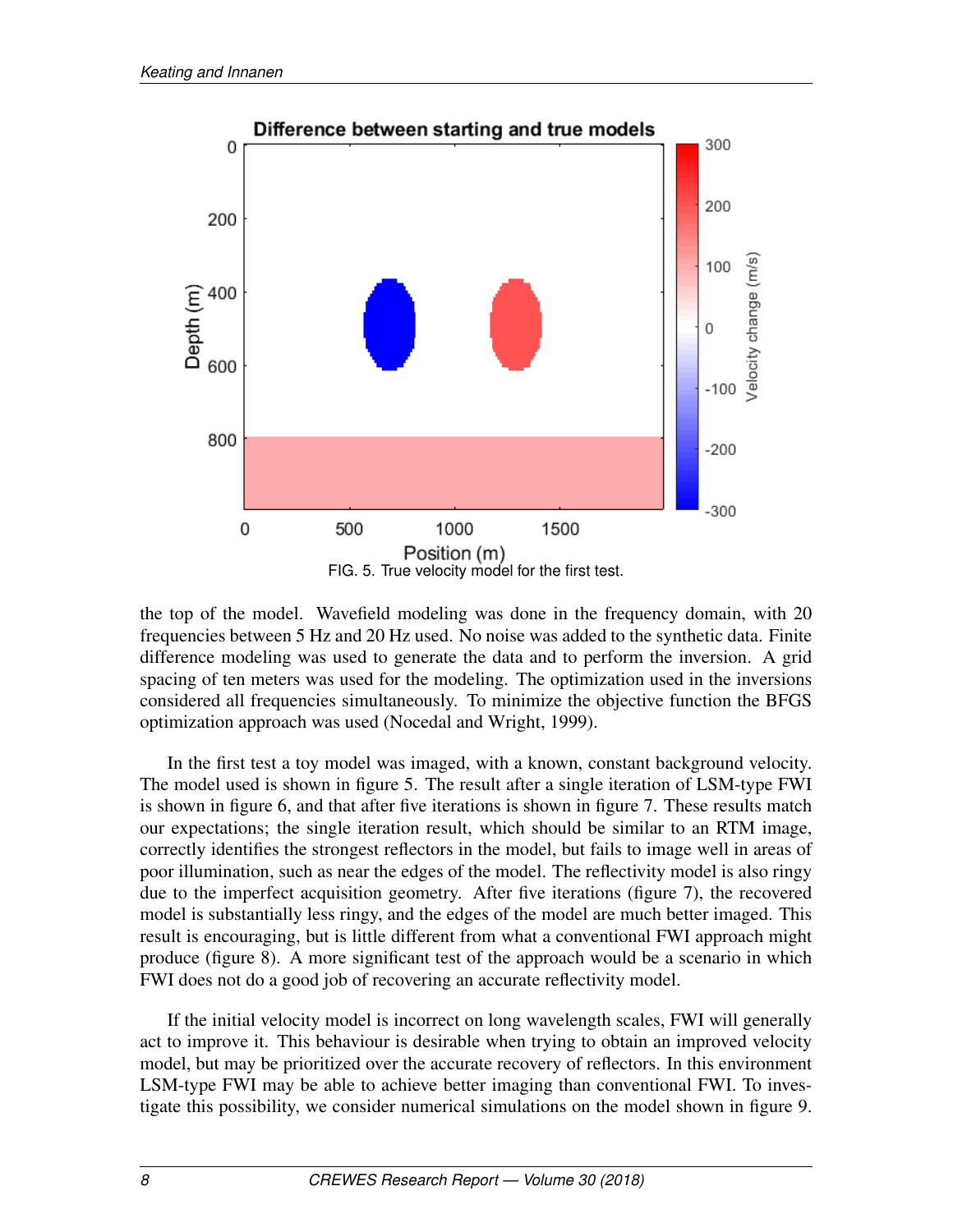

<span id="page-8-0"></span>FIG. 6. Velocity change after one iteration of LSM-type FWI with a good starting model.



<span id="page-8-1"></span>FIG. 7. Velocity change after five iterations of LSM-type FWI with a good starting model.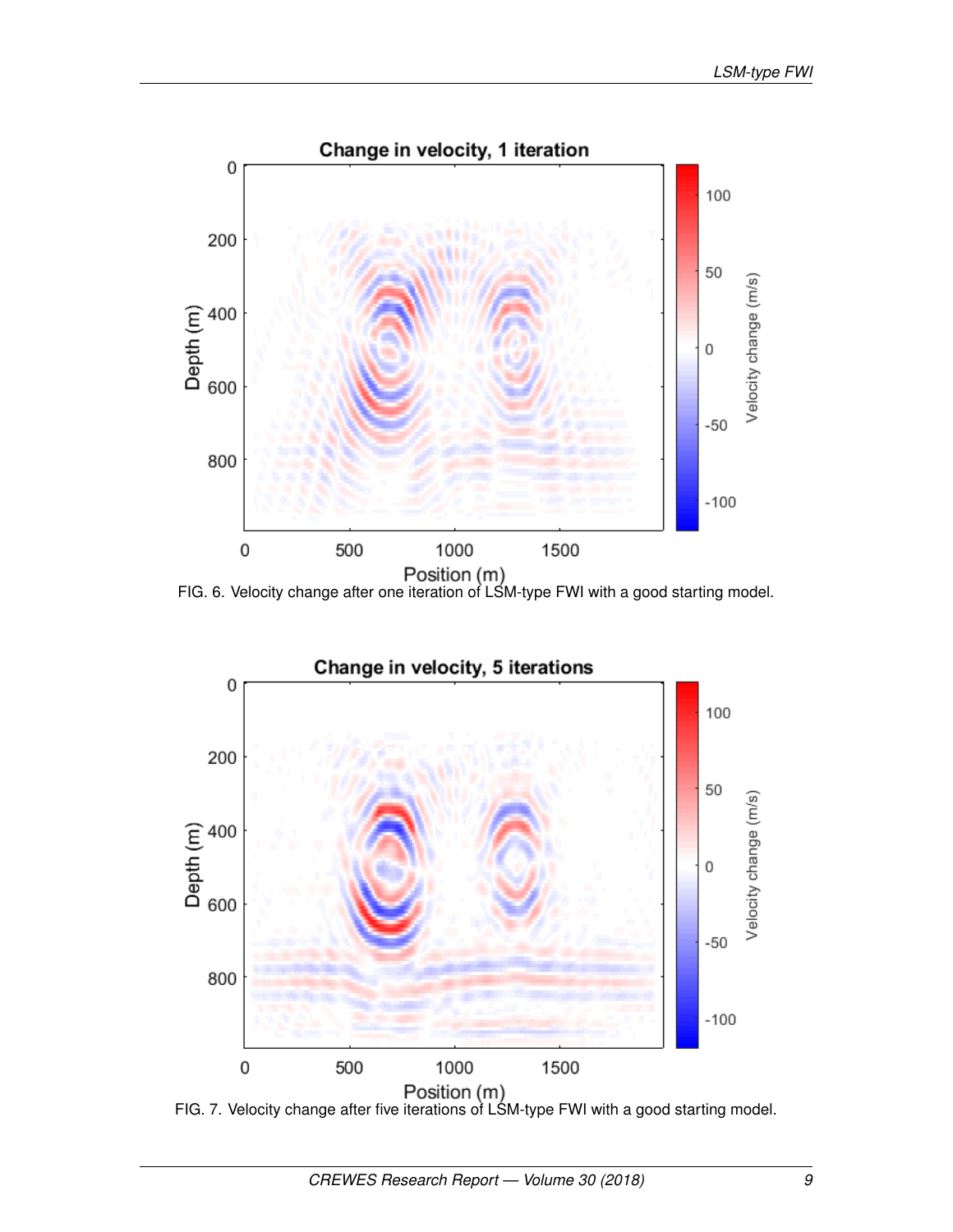

<span id="page-9-0"></span>While this model has a background velocity which changes with depth, the initial velocity used in the inversion is still a constant value. In consequence, FWI will work to improve the long wavelength velocity features of the model. The result after five iterations of FWI is shown in figure, [\(10\)](#page-10-1). In this case, the shallow part of the velocity model has been significantly improved, but the underlying reflector has been poorly imaged in comparison to the result with the good starting velocity (figure [8\)](#page-9-0). By contrast, the LSM-type approach continues to recover just the short scale behaviour of the model (figure [11\)](#page-11-0). This difference has important implications. Note that the LSM-type approach was able to obtain a good estimate of the poorly illuminated areas, while the FWI result wasn't. This suggests that by removing the ability of the inversion to reproduce the long wavelength behaviour of the model, the short wavelength characteristics can be more accurately recovered at the same cost.

### DISCUSSION

The numerical examples investigated here indicate that the LSM-type approach explored offers some potential to recover the short wavelength structure of the subsurface. This is achieved without restricting the data allowed into the model and without exotic modifications to the FWI objective function. By appropriate choice of the variables used in defining the subsurface model, the inverse problem was restricted to describing only reflection type data.

This approach has several significant challenges, however, which may limit its usefulness in its current form. One major obstacle is the imperfect choice of variables. The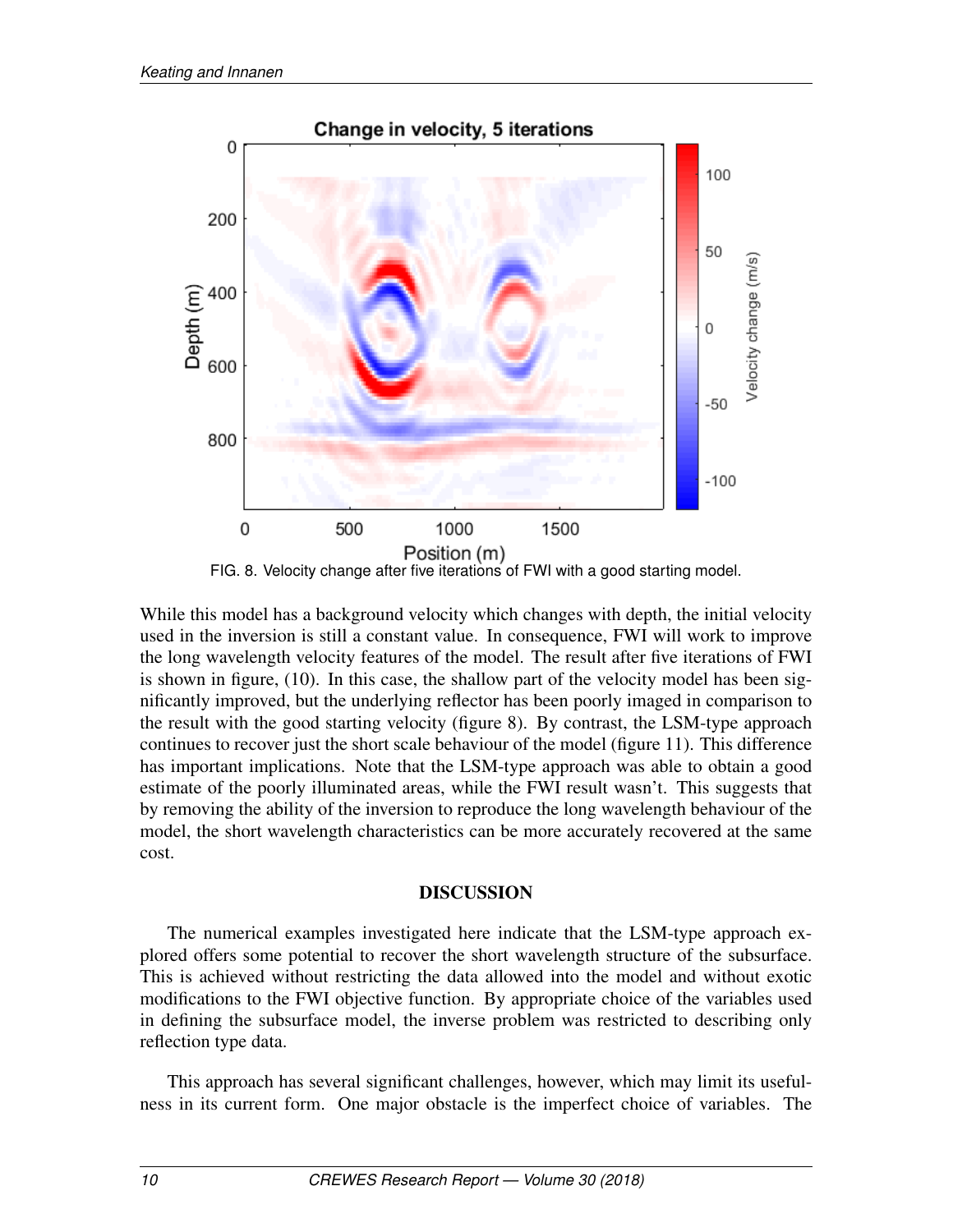

<span id="page-10-0"></span>

<span id="page-10-1"></span>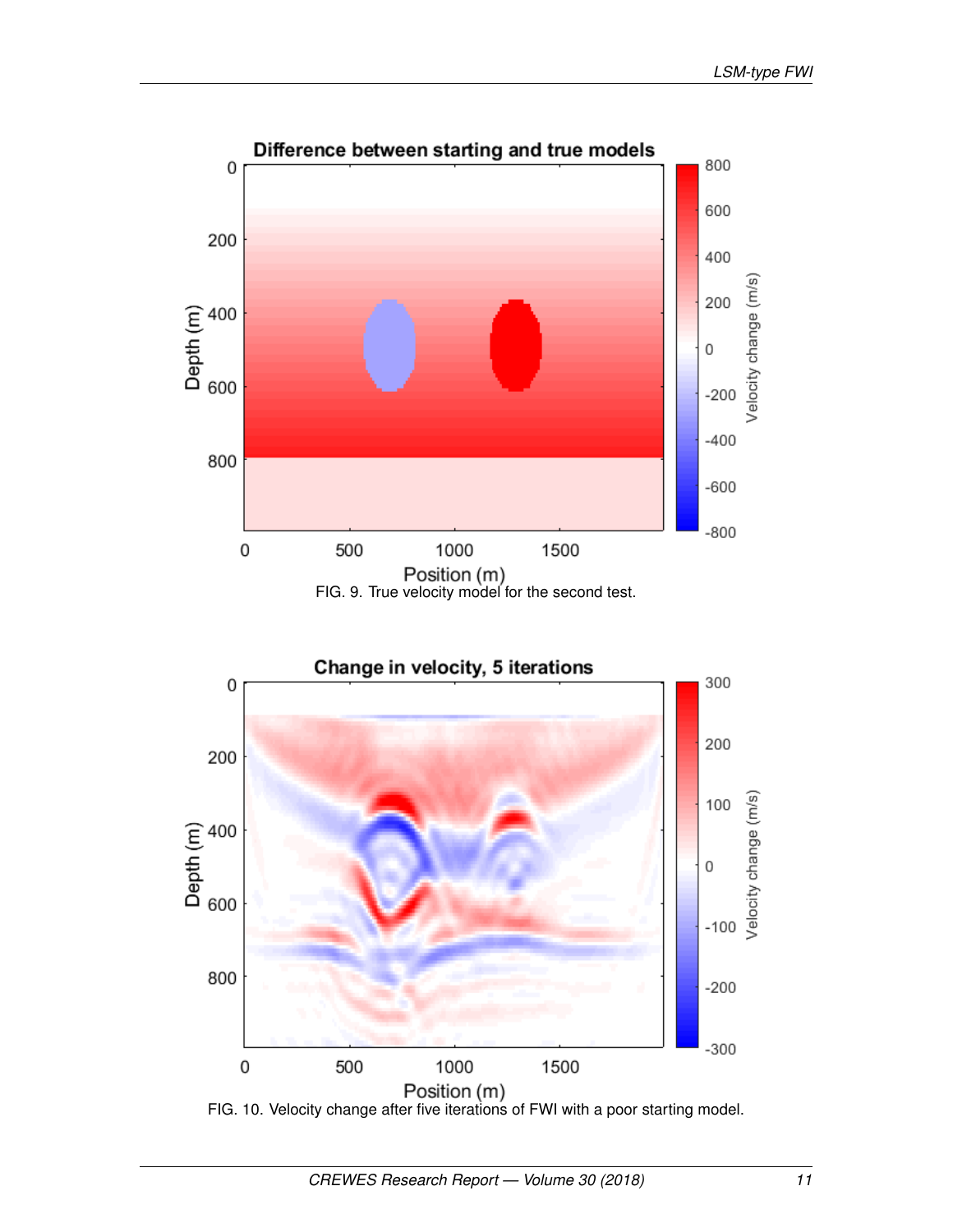

<span id="page-11-0"></span>FIG. 11. Velocity change after five iterations of LSM-type FWI with a poor starting model.

inversion only neglects the transmissive effects of the model because the variables chosen have no capacity to change them. When the variables only imperfectly represent reflectors, however, the reflectivity estimate could be impacted by low frequency behaviours as well. If these artifacts are large enough they could prevent the model from effectively updating. This issue may be solvable with a more appropriate choice of variables, but is a significant concern.

In its current form, this strategy suffers from stability issues. When large numbers of iterations are performed, extreme velocity values are produced by the inversion. This instability does not occur when the background velocity is known, and could indicate that more work needs to be done to remove background related artifacts.

The wave propagation modeled here used the constant density acoustic approximation, but this was not necessary for the concepts explored. Extending these results to elastic or anelastic models is a topic of future research.

# **CONCLUSIONS**

An inverse problem for the seismic reflectivity of the subsurface can be formulated as FWI with a specific choice of parameterization. This approach does not require exotic reformulations of the objective function, or significant data filtering. In this report, an  $L_1$  objective function and smoothness-penalizing regularization were used together with the reflectivity oriented parameterization to reduce unwanted artifacts. Numerical tests showed that when long wavelength errors exist in the velocity model, the LSM-type FWI has the potential to outperform traditional FWI in imaging reflectors. While the constant-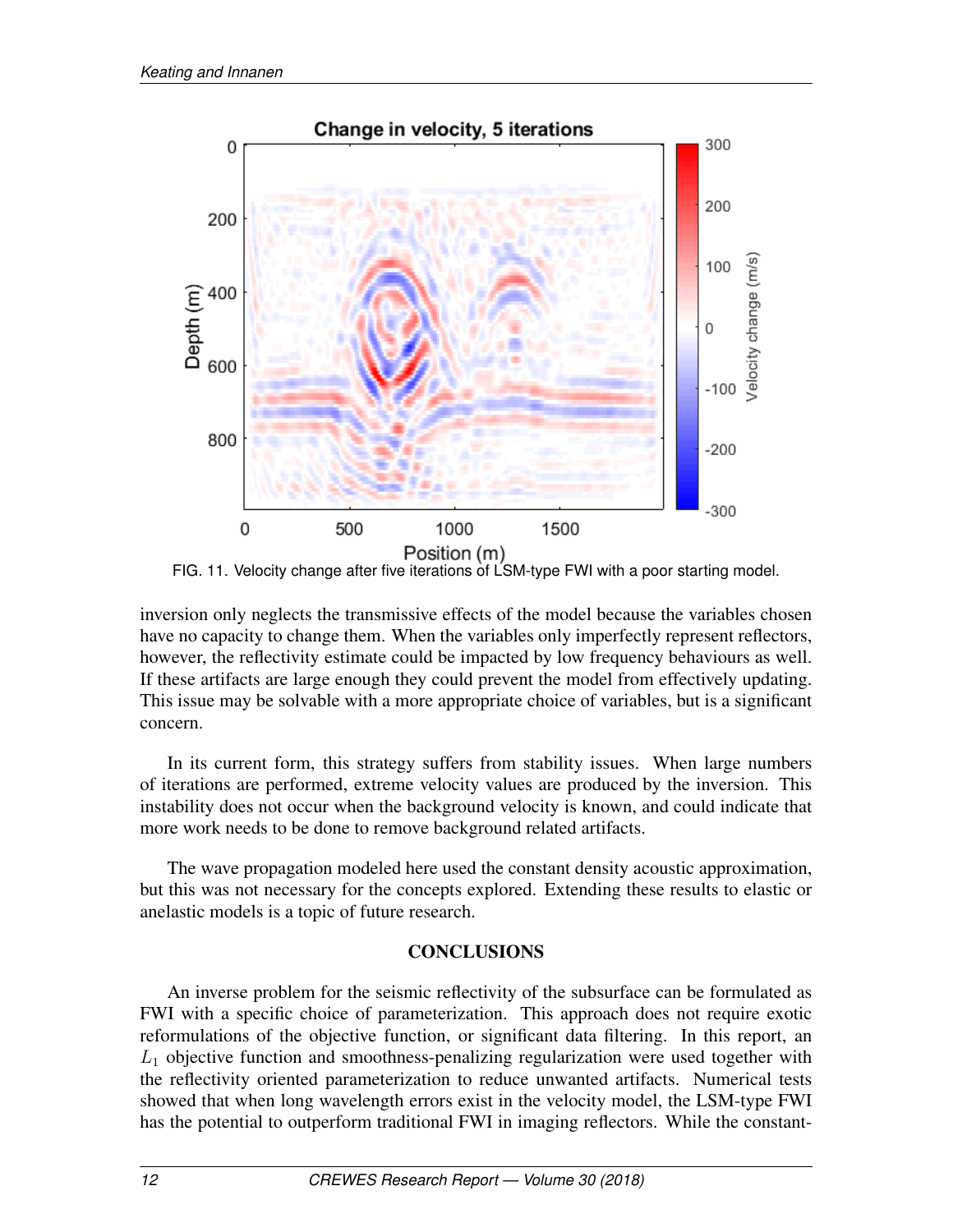density acoustic approximation was employed here, LSM-type FWI could conceptually be applied to more complex models of wave propagation (e.g. elastic). Numerical artifacts and instability are concerns when large numbers of iterations are performed, this is a topic of ongoing research.

#### ACKNOWLEDGEMENTS

The authors thank the sponsors of CREWES for continued support. This work was funded by CREWES industrial sponsors and NSERC (Natural Science and Engineering Research Council of Canada) through the grant CRDPJ 461179-13. Scott Keating was also supported by the Earl D. and Reba C. Griffin Memorial Scholarship.

#### REFERENCES

- <span id="page-12-3"></span>Alkhalifah, T., and Plessix, R., 2014, A recipe for practical full-waveform inversion in anisotropic media: An analytical parameter resolution study: Geophysics, 79, R91–R101.
- <span id="page-12-12"></span>Anagaw, A. Y., 2014, Full waveform inversion using simultaneous encoded sources based on first- and second-order optimization methods: Ph.D. thesis, University of Alberta.
- <span id="page-12-13"></span>Brossier, R., Operto, S., and Virieux, J., 2009, Robust frequency-domain full-waveform inversion using the l1 norm: Geophysical Research Letters, 36, L20,310.
- <span id="page-12-6"></span>Bunks, C., Salek, F., Zaleski, S., and Chavent, G., 1995, Multiscale seismic waveform inversion: Geophysics, 60, 1457–1473.
- <span id="page-12-2"></span>Choi, Y., Min, D., and Shin, C., 2008, Two-dimensional waveform inversion ofmulti-component data in acoustic-elastic coupled media: Geophysical Prospecting, 56, 863–881.

<span id="page-12-10"></span>Claerbout, J. F., 1971, Toward a unified theory of reflector mapping: Geophysics, 36, No. 3, 467–481.

- <span id="page-12-8"></span>Datta, D., and Sen, M. K., 2016, Estimating a starting model for full-waveform inversion using a global optimization method: Geophysics, 81, R211–R223.
- <span id="page-12-7"></span>Debens, H., Warner, M., Umpleby, A., and da Silva, N., 2015, Global anisotropic 3d fwi: SEG Expanded Abstracts.
- <span id="page-12-5"></span>Engquist, B., and Froese, B., 2014, Application of the wasserstein metric to seismic signals: Commun. Math. Sci., 12 5 979 988.
- <span id="page-12-4"></span>Fichtner, A., Kennett, B., Igel, H., and Bunge, H., 2008, Theoretical background for continental- and globalscale full-waveform inversion in the time-frequency domain.
- <span id="page-12-1"></span>Hicks, G., and Pratt, R. G., 2001, Reflection waveform inversion using local descent methods: estimating attenuation and velocity over a gas-sand deposit: Geophysics, 66, 598–612.
- <span id="page-12-9"></span>Keating, S., and Innanen, K., 2017, Multi-resolution newton optimization in full waveform inversion: CREWES Annual Report, 29.
- <span id="page-12-0"></span>Lailly, P., 1983, The seismic inverse problem as a sequence of before stack migrations: Conference on Inverse Scattering, Theory and Application, Society for Industrial and Applied Mathematics, Expanded Abstracts, 206–220.
- <span id="page-12-11"></span>Nemeth, T., Wu, C., and Schuster, G., 1999, Least-squares migration of incomplete reflection data: Geophysics, 64, 208–221.
- <span id="page-12-14"></span>Nocedal, J., and Wright, S. J., 1999, Numerical Optimization, Springer Series in Operations Research: Springer-Verlag.